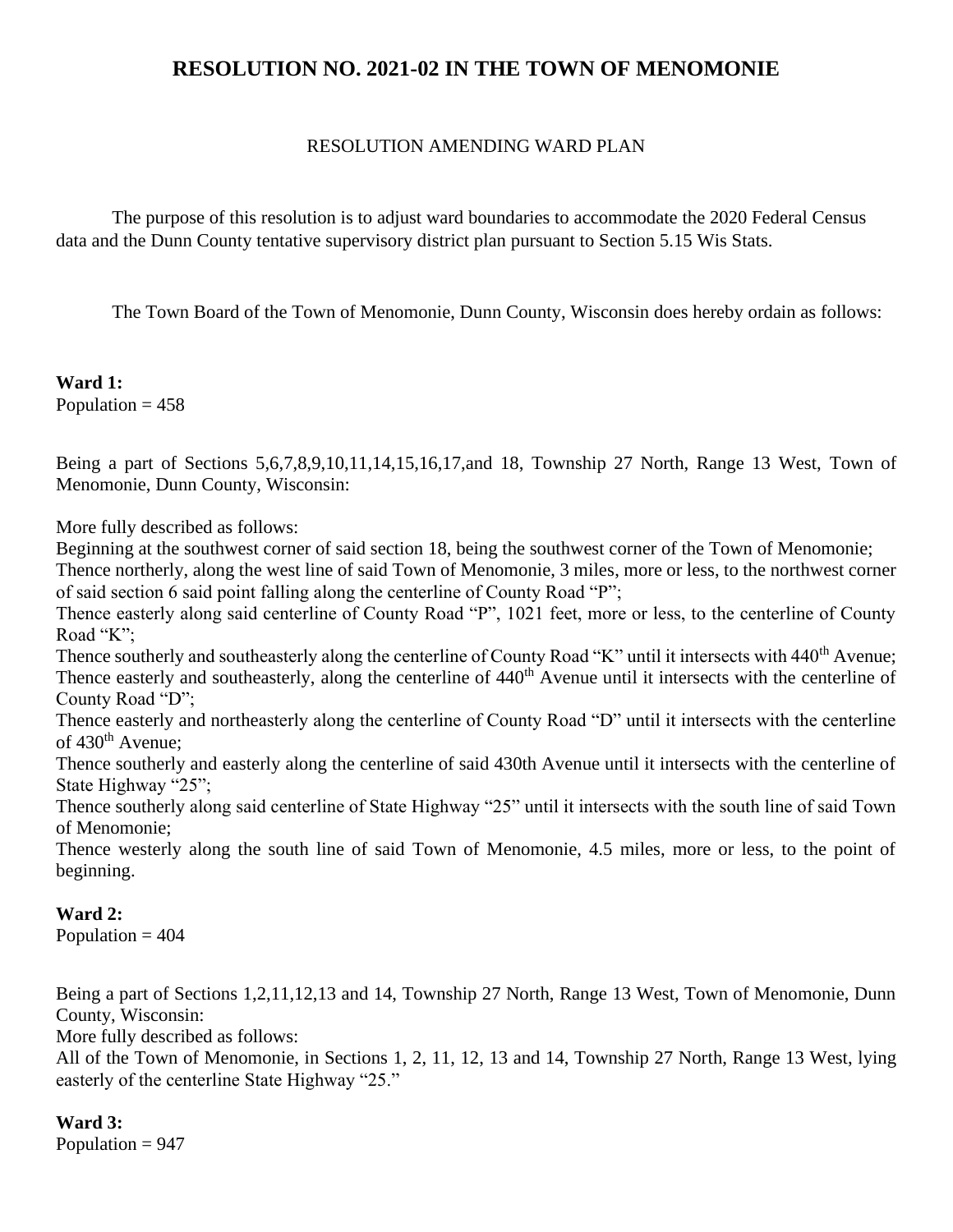Being a part of Sections 2,3,10 and 11, Township 27 North, Range 13 West, Town of Menomonie, Dunn County, Wisconsin:

More fully described as follows:

Beginning where the centerline of State Highway "25" intersects with the north line of said Town of Menomonie; (at the southerly line of the City Limits of the City of Menomonie);

Thence southerly along the centerline of said State Highway "25" until it intersects with 430<sup>th</sup> Avenue;

Thence westerly and northwesterly along the centerline of said 430<sup>th</sup> Avenue until it intersects with County Road "D";

Thence westerly along the centerline of said County Road "D" until it intersects with 440<sup>th</sup> Street;

Thence northerly along the centerline of 440<sup>th</sup> Street, and an extension thereof, until it intersects with the common line between the City of Menomonie, and the Town of Menomonie;

Thence, northerly, following said common line between the City of Menomonie, and the Town of Menomonie, until it intersects with the centerline of  $490<sup>th</sup>$  Avenue;

Thence easterly along the centerline of said 490<sup>th</sup> Avenue (also known as 28<sup>th</sup> Avenue W.) until it intersects with said centerline of State Highway "25" and being the point of beginning of this description.

# **Ward 4:**

Population  $= 825$ 

Being a part of Sections 3,4,5,6,8,9 and 10, Township 27 North, Range 13 West,

And part of Sections 19,20,21,28,29,30,31,32,33 and 34, Township 28 North, Range 13 West, all in the Town of Menomonie, Dunn County, Wisconsin:

More fully described as follows:

Beginning where the centerline of State Highway "29" intersects with the easterly line of the Town of Menomonie at the centerline of  $410<sup>th</sup>$  Street (also known as Midway Road);

Thence mostly southerly and easterly, following along the easterly line of the Town of Menomonie, and the westerly line of the City limits of the City of Menomonie, until it intersects with 440<sup>th</sup> Street;

Thence southerly along the centerline of said 440<sup>th</sup> Street until it intersects with County Road "D";

Thence southwesterly along the centerline of said County Road "D" until it intersects with 440<sup>th</sup> Avenue;

Thence northwesterly along the centerline of said  $440<sup>th</sup>$  Avenue until it intersects with County Road "K";

Thence northerly and northwesterly, along the centerline of said County Road "K" until it intersects with County Road "P";

Thence westerly along the centerline of said County Road "P" until intersects with the westerly line of said Town of Menomonie;

Thence northerly along the westerly line of said Town of Menomonie until it intersects with said centerline of State Highway "29";

Thence easterly along the centerline of said State Highway "29" to the easterly side of the Town of Menomonie and being the point of beginning of this description.

#### **Ward 5:**

Population  $= 781$ 

Being a part of Section 6, Township 28 North, Range 12 West, and also

being a part of Sections 1,2,3,4,5,6,7,8,9,10,11,12,15,16,17,18,19,20 and 21, Township 28 North, Range 13 West all in the Town of Menomonie, Dunn County, Wisconsin: